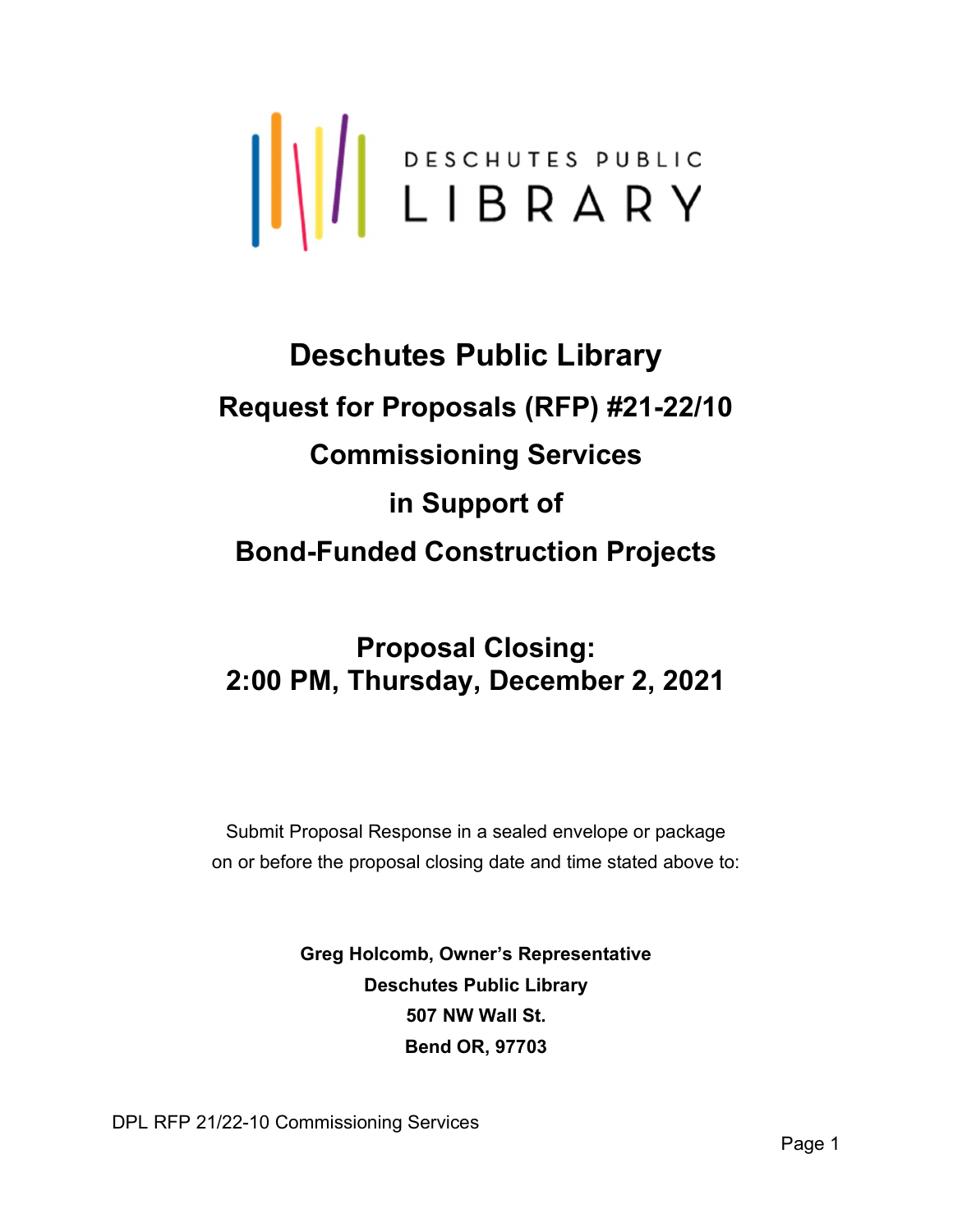# Deschutes Public Library

REQUEST FOR PROPOSALS (RFP) FOR COMMISSIONING SERVICES IN SUPPORT OF BOND-FUNDED CONSTRUCTION PROJECTS

Date of Release: Monday, November 15, 2021

On November 3, 2020, Deschutes County voters approved a \$195 million bond measure to construct a new Central Library, and to expand and update existing libraries in the Deschutes Public Library system. DPL is looking to provide Commissioning Services for the Bond Program. The work will be divided into 4 Work Packages with separate commissioning requirements as indicated in the Bond Program Master Development Schedule. With direction from DPL, a single firm will provide Commissioning Services for all of the Four Work Packages at the intervals defined therein.

A non-mandatory virtual pre-proposal conference will be held via Zoom on November 18, 2021 at 2:00 PM local time. The pre-proposal conference will be recorded for public record, and will provide an overview of the project and current status, followed by a question-and-answer session.

Login information will be posted at the District website,

https://www.deschuteslibrary.org/about/bond/.

Deschutes Public Library (DPL) will accept sealed proposals from firms qualified to provide Commissioning Services. RFP documents may be obtained by such firms on or after December 2, 2021, at the DPL website, https://www.deschuteslibrary.org/about/bond/ or by contacting:

Greg Holcomb, Owner's Representative Deschutes Public Library Email: greg@dechase.com Office: (541) 312-5291 Mobile: (949) 326-3748

Proposals must be submitted to Mr. Holcomb by 2:00 P.M. local time on Thursday, December 2, 2021, at the DPL Administration Building, 507 NW Wall St., Bend, OR 97703. Late proposals will not be accepted.

Dated this 15th day of November, 2021 By: Greg Holcomb Owner's Representative Deschutes Public Library

Published DJC: November 15, 2021 Published Bend Bulletin: November 16, 2021

DPL RFP 21/22-10 Commissioning Services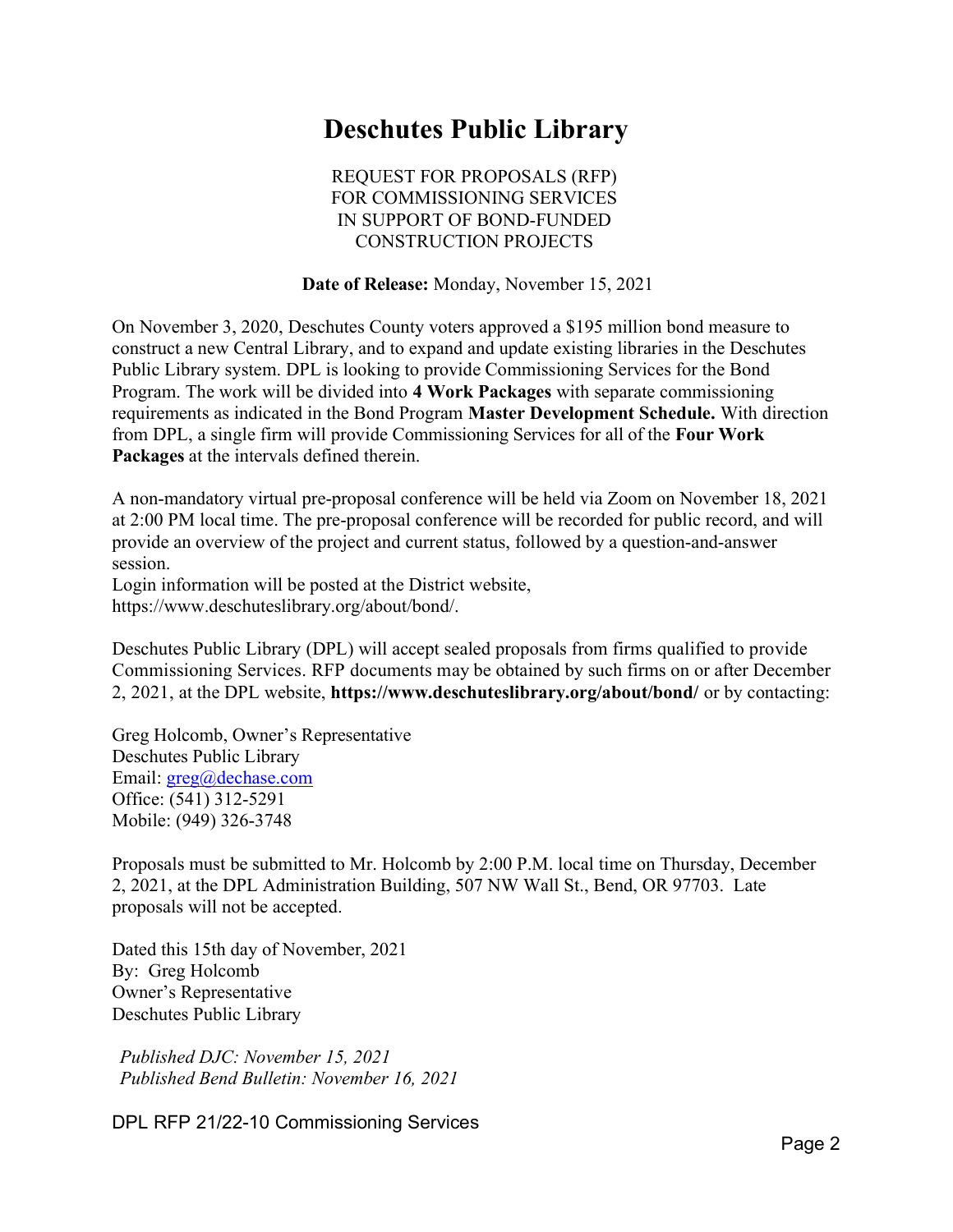# I. GENERAL INFORMATION

#### A. INTRODUCTION

Deschutes Public Library District (District) is soliciting proposals from qualified firms and individual professionals to enter into a Commissioning Related Services Contract with the District. Contracted services will include, but are not necessarily limited to the items listed in Article I.D. of this RFP. For Work Packages 1 and 2, the District is seeking a fixed fee total price for each project. For each Work Package 3 and 4, an 80 hour allowance is included to determine the scope for the individual projects therein.

#### B. BACKGROUND

On November 3, 2020, Deschutes County voters approved a \$195 million bond measure to construct a new Central Library, and to expand and update existing libraries in the Deschutes Public Library system. DPL has retained a single primary Architect team to manage the design, permitting, construction documents, and construction administration for all of the approved bond work, including the hiring of any consultants required to complete the project. The work will be divided into 4 Work Packages to be managed concurrently by the primary Architect team per the attached Master Development Schedule:

- 1. The Central Library will be constructed on an undeveloped 12-acre parcel at Highway 20 and Robal Road in Bend, Oregon. The planned Central Library will serve all of Deschutes County, including a state-of-the-art learning center for children, flexible gathering spaces for a variety of purposes from business meetings/collaboration to study rooms for students to DIY activities, a technology hub and a performance and art space. It will also house the material handling and administrative components for the entire Library system. Project scope will include site development, coordination with ODOT for new street construction, a bike path, a possible maintenance facility and overflow parking lot with pedestrian access across Robal Road, and a possible café vendor. The Owner's estimated construction budget, including design/estimating contingency and escalation, for this Work Package is \$81,531,900.
- 2. The Redmond Library will be reinvented in its current downtown location as a vibrant library for growing community needs. The new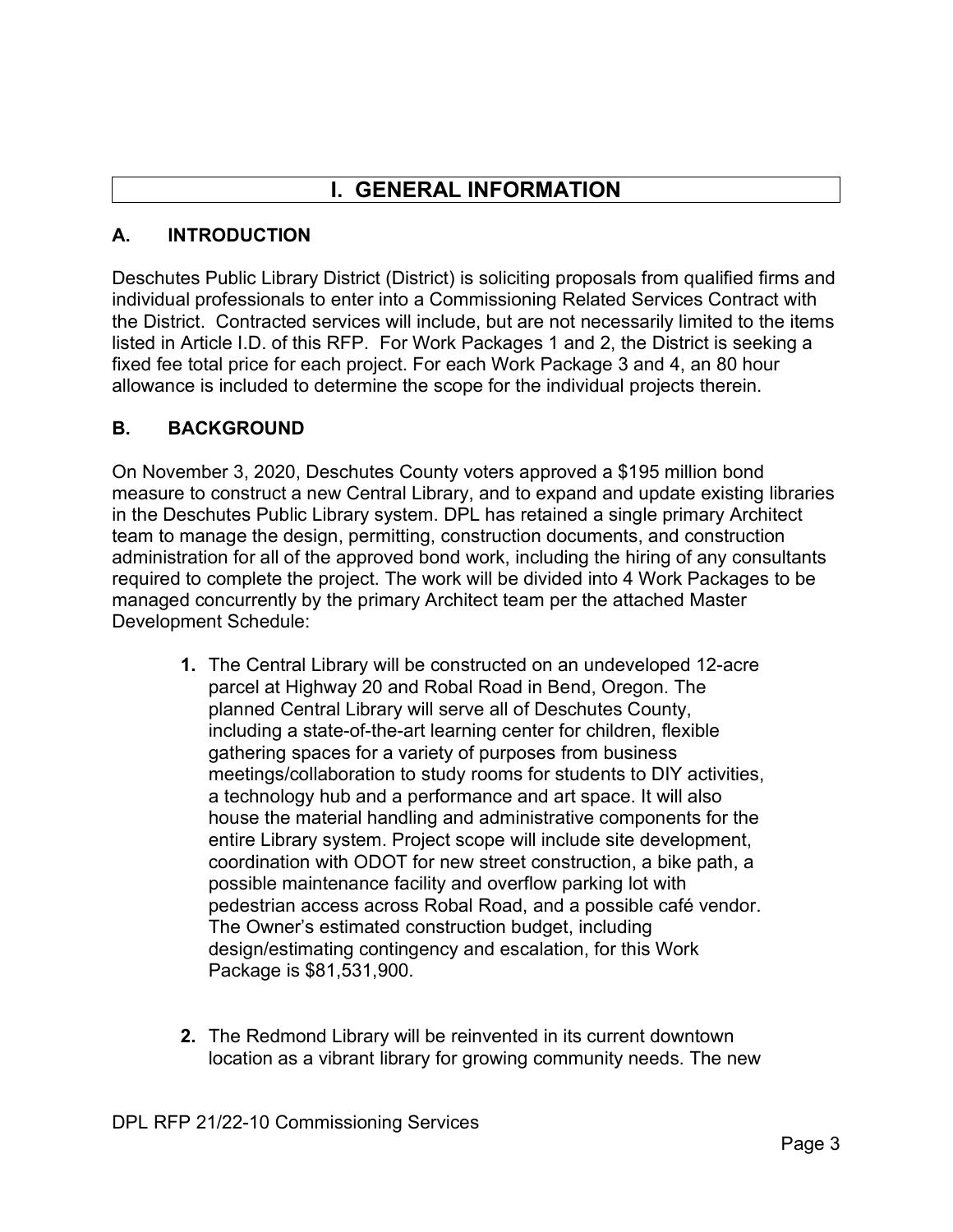library will serve as a primary location for children exploration and discovery in Redmond and will provide expanded programming and classes in flexible and multi-use spaces for all ages. Project scope will include the demolition of the current facility built in 1929, site development for connection to existing downtown infrastructure, and a possible café vendor. The Owner's estimated construction budget, including design/estimating contingency and escalation, for this Work Package is \$ 34,240,600.

- 3. The Downtown Bend Library will be renovated to recapture staff space for public uses, increase choice and capacity for individual and group seating and work, revitalize the children's library for improved early learning and discovery, and address core, shell, MEP and site maintenance needs. The Owner's estimated construction budget, including design/estimating contingency and escalation, for this Work Package is \$ 14,796,000.
- 4. Branch Renovations at La Pine, Sisters, East Bend, and Sunriver will expand visibility and orientation from lobby, enhance browsability, and increase the variety of studying, meeting, and creative collaboration spaces. Technology and system upgrades will be considered as funds are available. The Owner's estimated construction budget, including design/estimating contingency and escalation, for this Work Package is \$ 6,796,000.

Awardees must be prepared to work with District project teams consisting of the Consultant, Owner representatives, architectural team, and construction manager/general contractors to perform the work. Teamwork will be of particular importance to complete individual projects on schedule and within budget. Proposers should also be familiar with Oregon Prevailing Wage Rate laws wage requirements and associated rules and regulations.

#### C. ANTICIPATED SELECTION SCHEDULE

District anticipates the following general timeline for its selection process. District reserves the right to change this schedule.

- RFP Advertised November 15, 2021
- 
- 
- Final Addendum (if needed) November 24, 2021
- 
- 
- Notice of Intent to Negotiate December 23, 2021

• Prebid Meeting November 18, 2021 @ 2:00 PM • Final Questions Due  $\sim$  November 22, 2021 @ 3:00 PM • Proposal Due Date December 2, 2021 @ 2:00 PM Finalist Interviews December 9 or 10, 2021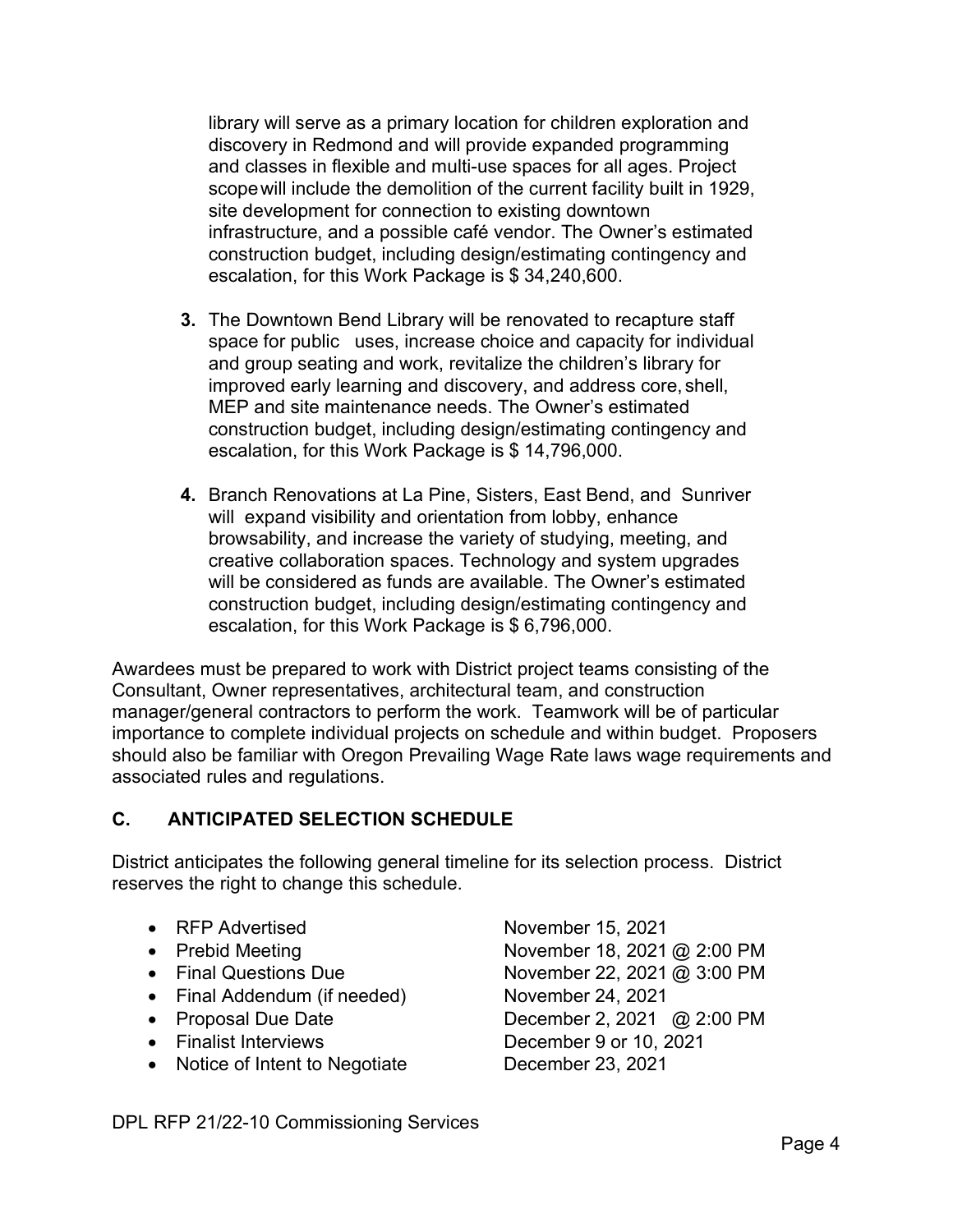• Contract Approvals January 12, 2022

• Commencement of Contracts January 13, 2022

D. SCOPE OF SERVICES

The following statement of work describes the services Proposers will be asked to provide to District. District will compensate Consultant for the following outlined services based on the awarded contract, which shall include hourly rates and a fee schedule.

The scope of services for the Commissioning Services Contract may include, but is not limited, to:

 The systematic process of verifying and documenting that District project facilities and all of those systems and assemblies are planned, designed, installed, tested, operated and maintained to District project requirements.

#### D .01 Objectives.

The objective of the commissioning process is to ensure all building systems perform optimally, according to their design intent and the building owner's requirements. See Appendix 4 Concept Document Report 10-01-21 for project details.

Commissioning services are to be provided in six (6) phases: Schematic design, Design Development, Construction Documents, Construction, Acceptance, and Post-acceptance.

- 1. During the Schematic design phase, the commissioning agency shall carry out the following scope of work:
- Provide input to the Owner's requirements for the Building Systems.
- Review the schematic design documents (drawings, specifications and energy models) as they are prepared to ensure inclusion of material covering the contractor's responsibilities for commissioning; provide comments and suggestions for designer consideration.
- Prepare the pre-design commissioning outline.
- 2. During the Design Development phase the commissioning agency shall carry out the following scope of work:
- Review the design development documents (drawings, specifications and energy models) as they are prepared to ensure inclusion of material covering the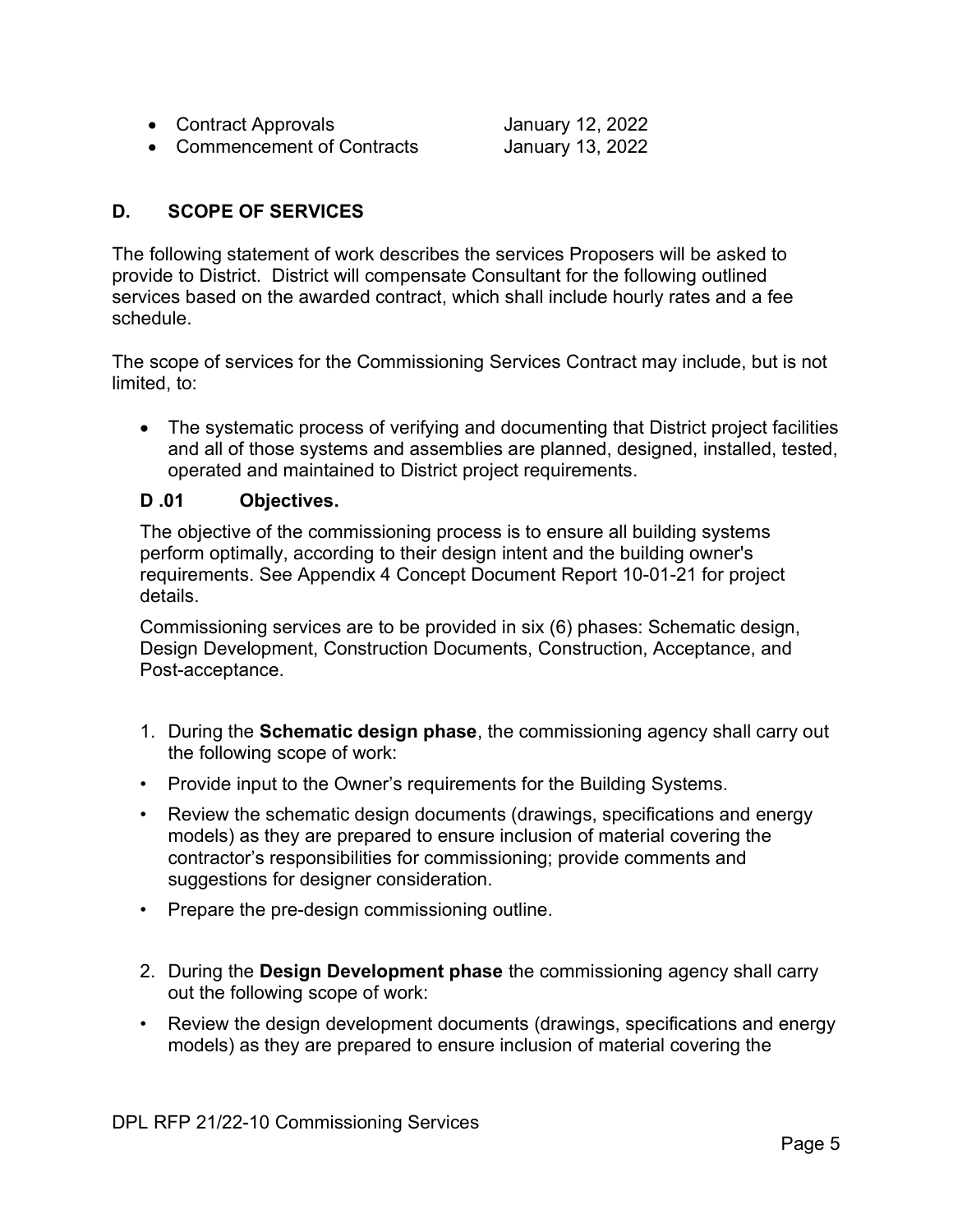contractor's responsibilities for commissioning; provide comments and suggestions for designer consideration.

- Prepare the design-phase commissioning plan.
- 3. During the Construction Document phase the commissioning agency shall carry out the following scope of work:
- Review the construction documents (drawings, specifications and energy models) as they are prepared to ensure inclusion of material covering the contractor's responsibilities for commissioning; provide comments and suggestions for designer consideration.
- Prepare the Final Construction Document -phase commissioning plan
- 4. During the **Construction Phase** the commissioning agency shall carry out the following scope of work:
- Organize and lead the commissioning team.
- Review shop drawings and equipment submittals for information affecting the commissioning process.
- Update the commissioning plan to reflect equipment and controls data from the submittals, and provide commissioning schedule information that the contractor can integrate into the project schedule.
- Schedule and lead commissioning meetings.
- Establish and maintain a system for tracking issues needing resolution.
- Review the project schedule periodically to ensure commissioning activities are properly incorporated; provide feedback to the Contractor as needed.
- Perform on-site observations during construction.
- Monitor correct component and equipment installation; including controls pointto-point checkouts. Document all observations.
- Witness equipment and system start-ups as deemed necessary. Ensure complete documentation of same.
- Other related work.
- 5. During the **Acceptance Phase** the commissioning agency shall carry out the following scope of work:
- Review and inspect, on a sample basis, the testing, adjusting and balancing work that has been carried out by another agency.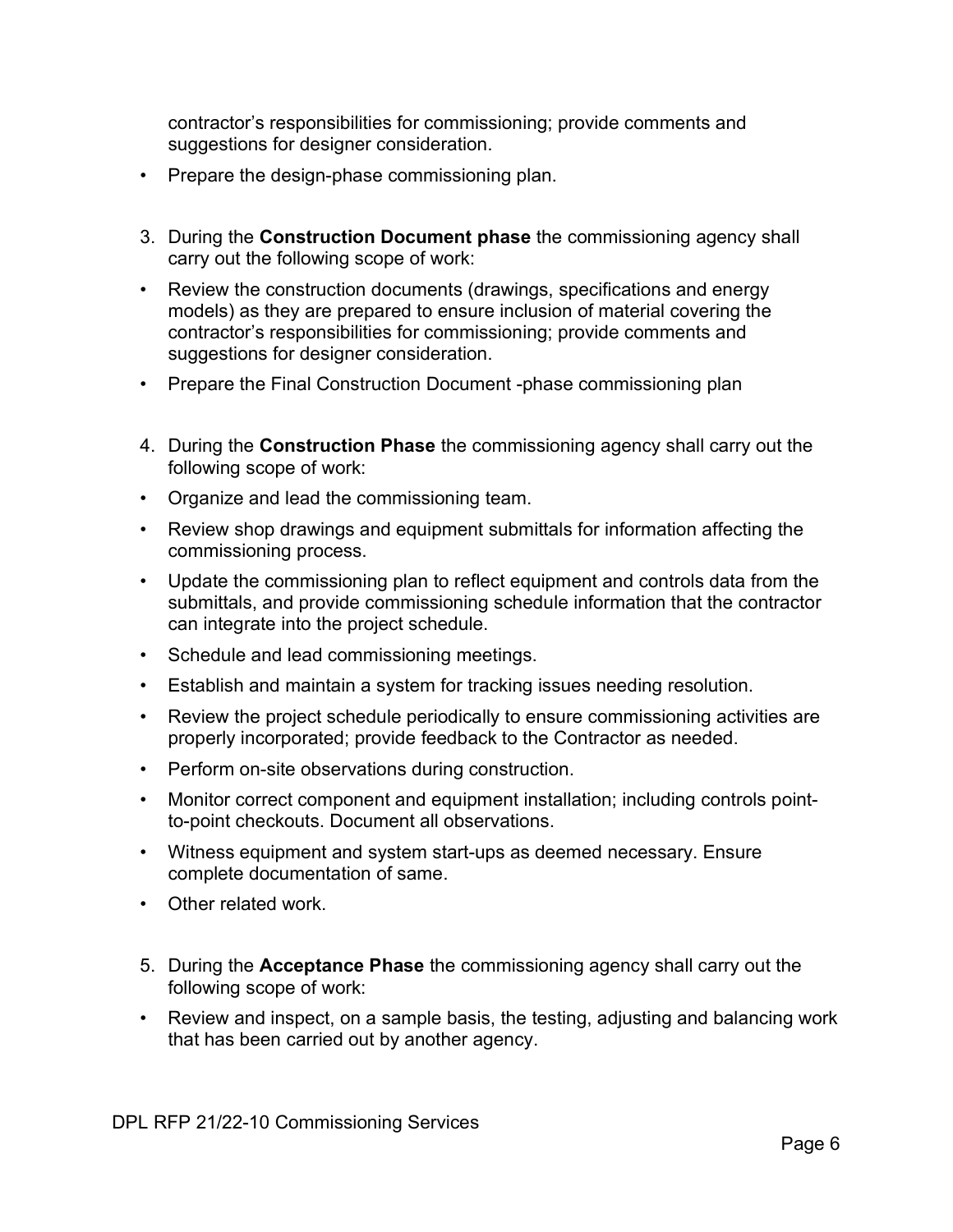- Conduct functional performance testing of sub-systems, systems, and interactions between systems, leading to acceptance of the completed work. Document results of all tests witnessed.
- Organize and direct the training of O & M personnel.
- Confirm videotaping of O&M staff training sessions.
- 6. During the **Post-acceptance phase** the commissioning agency shall carry out the following scope of work:
- Conduct functional performance testing of sub-systems, systems, and interactions between systems that could not be carried out prior to acceptance due to unsuitable weather conditions.
- Prepare and submit a final commissioning report.
- Provide follow-up for quality performance during the guarantee period.

#### D .021 General Scope.

- 1. Ensure applicable equipment, systems, and components are properly installed, checked out, started up, calibrated, operationally tested (statically and dynamically), adjusted and balanced, and functionally tested according to manufacturer's recommendations, industry accepted standards, and the contract documents prior to initiating operation and maintenance training.
- 2. Ensure operations and maintenance manuals, system manuals, as constructed drawings, and other required documentation are developed, updated, and submitted in accordance with the design intent and the contract documents.
- 3. Ensure Owner operations and maintenance personnel are adequately trained prior to substantial completion of work to provide routine operation and maintenance.
- 4. In general, systems, equipment and components, and interfaces among systems specified
- 5. The following divisions shall be commissioned:
	- a: Heating, Ventilating, and Air-Conditioning (HVAC)
	- b: Electrical Systems
	- c. Fire Life Safety Systems
	- d. Plumbing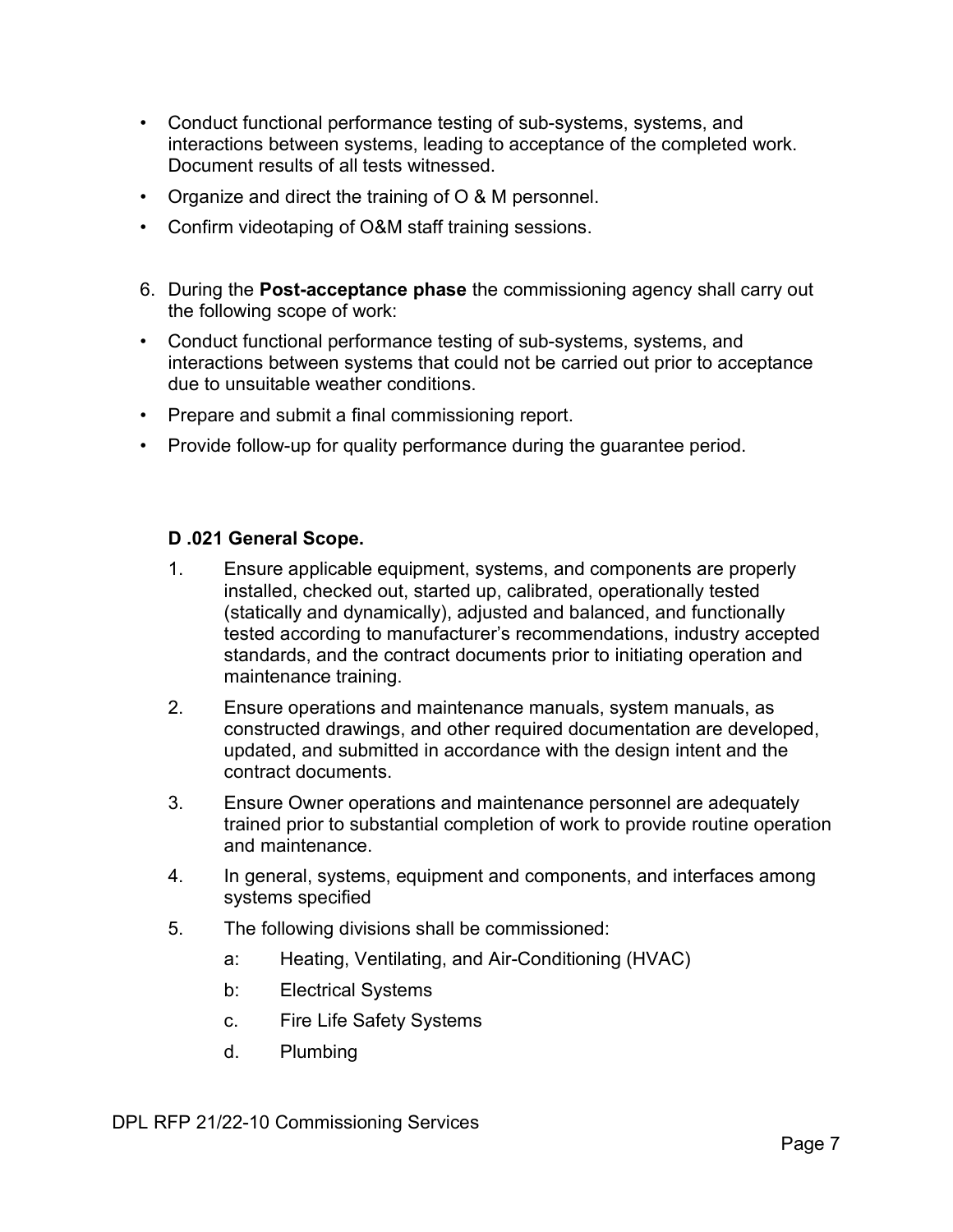#### D .03 Specific Scope.

Below are the systems, equipment and components, and interfaces anticipated for commissioning services.

- 1. Domestic water heating and distribution systems
- 2. Domestic water treatment
- 3. Electrical power distribution systems
- 4. Telephone and intercommunications systems
- 5. Security and intrusion detection systems
- 6. Medium Voltage Circuit Breaker Switchgear
- 7. Secondary Unit Substations
- 8. Secondary Power Distribution
- 9. Generator, ATS and ATS control wiring
- 10. Electrical Power Monitoring and Control
- 11. Grounding System
- 12. Fire Alarm System (possibly combine with Fire Life Safety Devices)
- 13. Lighting Control System (possibly combine with Lighting)
- 14. Fire Suppression System
- 15. Building Automation System
- 16. Air handling units

#### D .04 Deliverables.

- 1. Create commissioning plan, pre-operational checkout, startup and operational test form.
- 2. Coordinate with involved subcontractors, Owner, Owner's Representative, Architectural team, CMGC, subconsultants, and building facilities staff for overall process in kickoff meeting.
- 3. Track overall progress in Project Commissioning Progress and Turnover Status Reports.
- 4. Coordinate completion of pre-operational checkout, startup and operational test form including manufacturer startup reports, testing adjusting and balancing (TAB) reporting, and point to point checkout.
- 5. Maintain and resolve Issues Log per specifications:
	- a. ID number, date, identifying party, and description of the system equipment component affected.
	- b. Description of issue, including cause.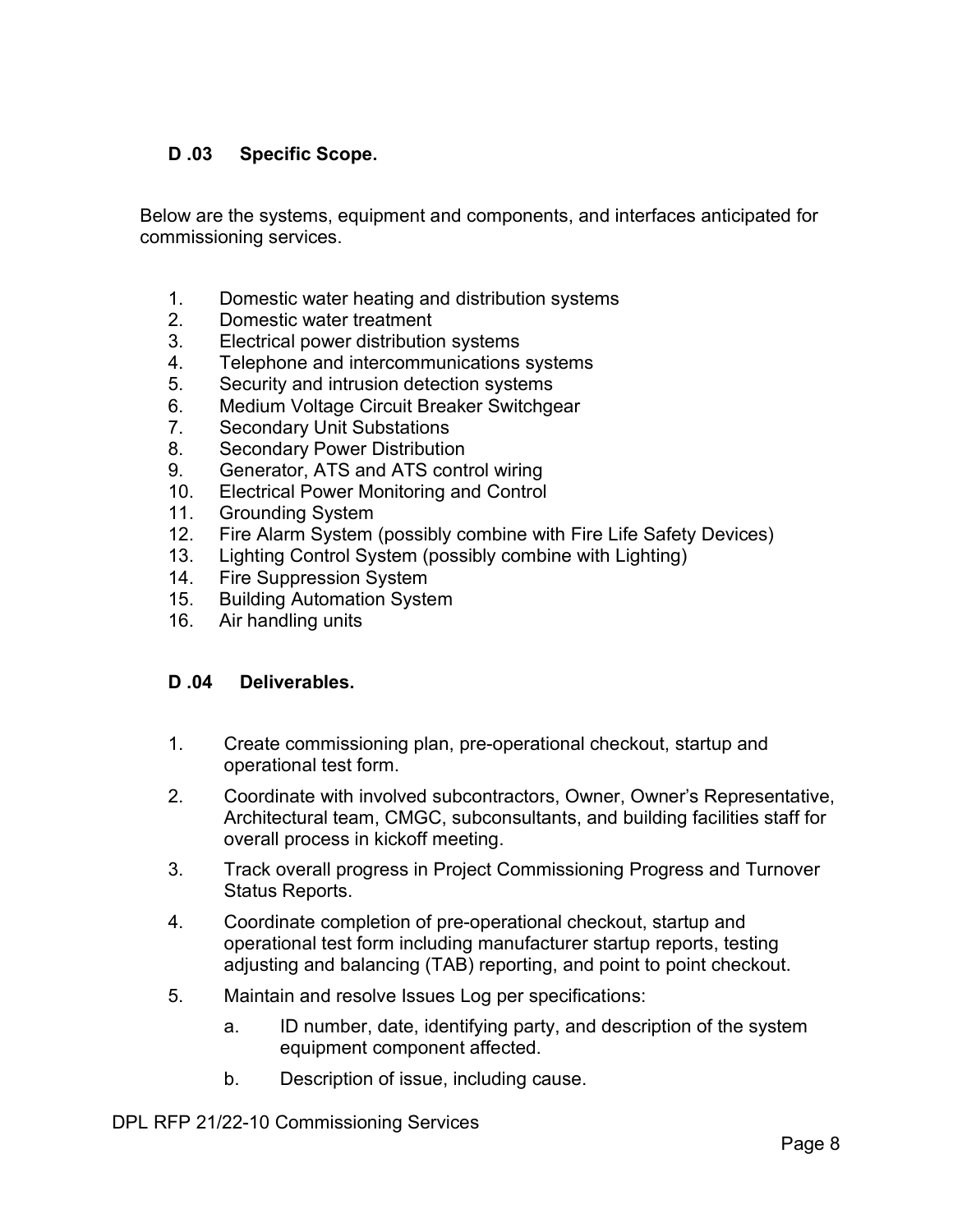- c. Implications of the issue, recommendations for correction and assignment of responsibility for correction.
- d. Issue closure date.
- e. Name of party verifying the correction.

6. Create and track Operation and Maintenance Training agendas and confirm trainings are run by factory-trained field engineers or technicians.

## II. PROPOSAL INSTRUCTIONS

#### A. PROPOSAL SUBMITTAL AND DUE DATE

Proposers shall provide one original and three hard copies plus one electronic version (.pdf format) of proposer's proposal in a sealed envelope clearly marked: "Confidential: Deschutes Public Library District Commissioning Services Proposal."

Proposals shall be submitted by 2:00 PM on December 2, 2021 to:

Greg Holcomb, Owner's Representative Deschutes Public Library District 507 NW Wall Street Bend, OR 97703

Proposals shall be organized as specified in Article II.E, Proposal Contents. District assumes no responsibility for delayed or undelivered mail or express packages. Proposals which are not delivered by the above specified time and date will not be considered. Faxed or electronically transmitted proposals will be rejected as nonresponsive.

#### B. INQUIRIES

Questions concerning this RFP should be submitted to:

Greg Holcomb, Owner's Representative Deschutes Public Library Office: (541) 312-5291 Mobile: (949) 326-3748 Email: Greg@deChase.com

#### C. RESERVATION OF RIGHTS

District reserves the right to: 1) seek clarifications of each proposal; 2) negotiate a final contract that is in the best interest of the District and the public; 3) reject any or all

DPL RFP 21/22-10 Commissioning Services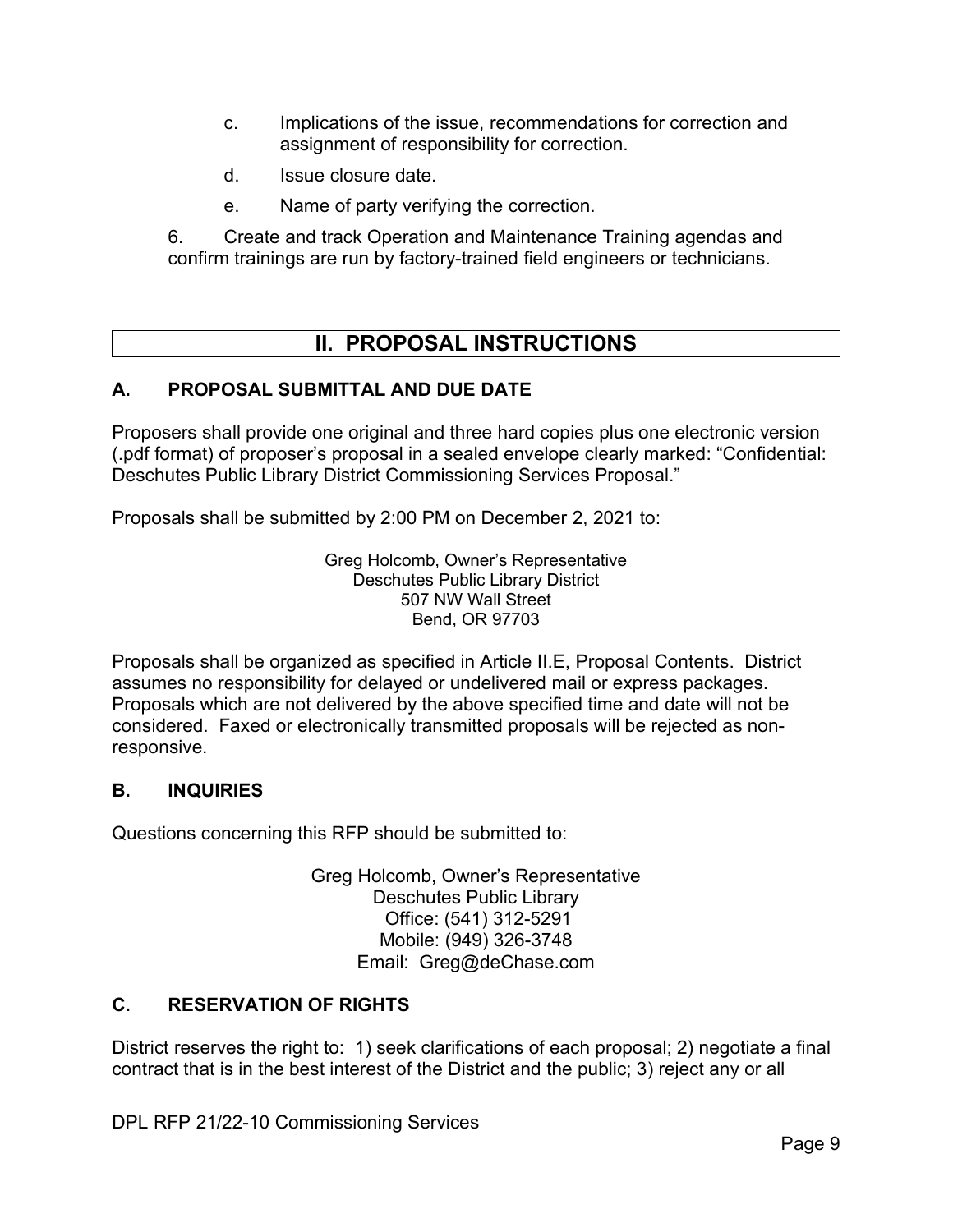proposals; 4) postpone or cancel this RFP at any time if doing so would be in the public interest, as determined by District in its sole discretion; 5) award a contract to one or more proposer(s) based on the evaluation criteria set forth in this RFP; 6) waive minor informalities contained in this RFP or any proposal, when, in District's sole judgment, it is in the District's best interest to do so; 7) request any additional information District deems reasonably necessary to allow District to evaluate, rank and select the most qualified proposer to perform the services described in this RFP, and 8) reject any proposal from a proposer that, if awarded the contract, would be in violation of ORS 279B.307.

### D. PROTESTS

Proposers are directed to the solicitation and award protest procedures contained in District's Public Contracting Rule 137-047-0730 and 137-047-0740.

#### E. GENERAL SUBMITTAL REQUIREMENTS

Proposals shall be limited to no more than 20 single sided pages, not including covers, divider pages, or resumes. Proposals should be prepared in generally the following format and shall include, at a minimum, the following items:

- 1. Number and Form: One original (wet signed), three (3) hard copies and one (1) electronic copy of the proposal must be submitted. The submittals shall be tabulated in separate sections and labeled to match the requirements of section 7 below. All materials, except potentially for charts, shall be in 8-1/2" x 11", portrait style format. Files are to be submitted on USB "flash" drive, which will become the property of DPL. It is the responsibility of the respondent to ensure that the documents are readable and not corrupt or otherwise inaccessible. Any submission with inaccessible documents may, at DPL's sole discretion, be deemed nonresponsive, or DPL may take whatever alternative action it deems appropriate. The hard-copy responses are not to exceed 20 pages in length, single sided. Transmittal letter, one page cover, section dividers, résumés, onepage table of contents, and the Certification and Contract Offer form are not included in the 20-page limit.
- 2. Proposer Certification Form: A Proposer Certification form is included as the last page of this RFP as Appendix 1. This form must be filled out and included as part of the proposal.
- 3. Appendix 2 Pricing Form: This form must be filled out and included as part of the proposal.
- 4. Procurement Reservations: All costs of the proposal process, interview, contract negotiation, and related expenses, are solely the responsibility of the proposer, and DPL is not responsible for any proposer costs associated with the RFP. DPL reserves the right to reject any or all proposals, or to modify or cancel this solicitation if determined at DPL's sole discretion it is in the public interest to do so. Execution of a contract is subject to the availability of funds.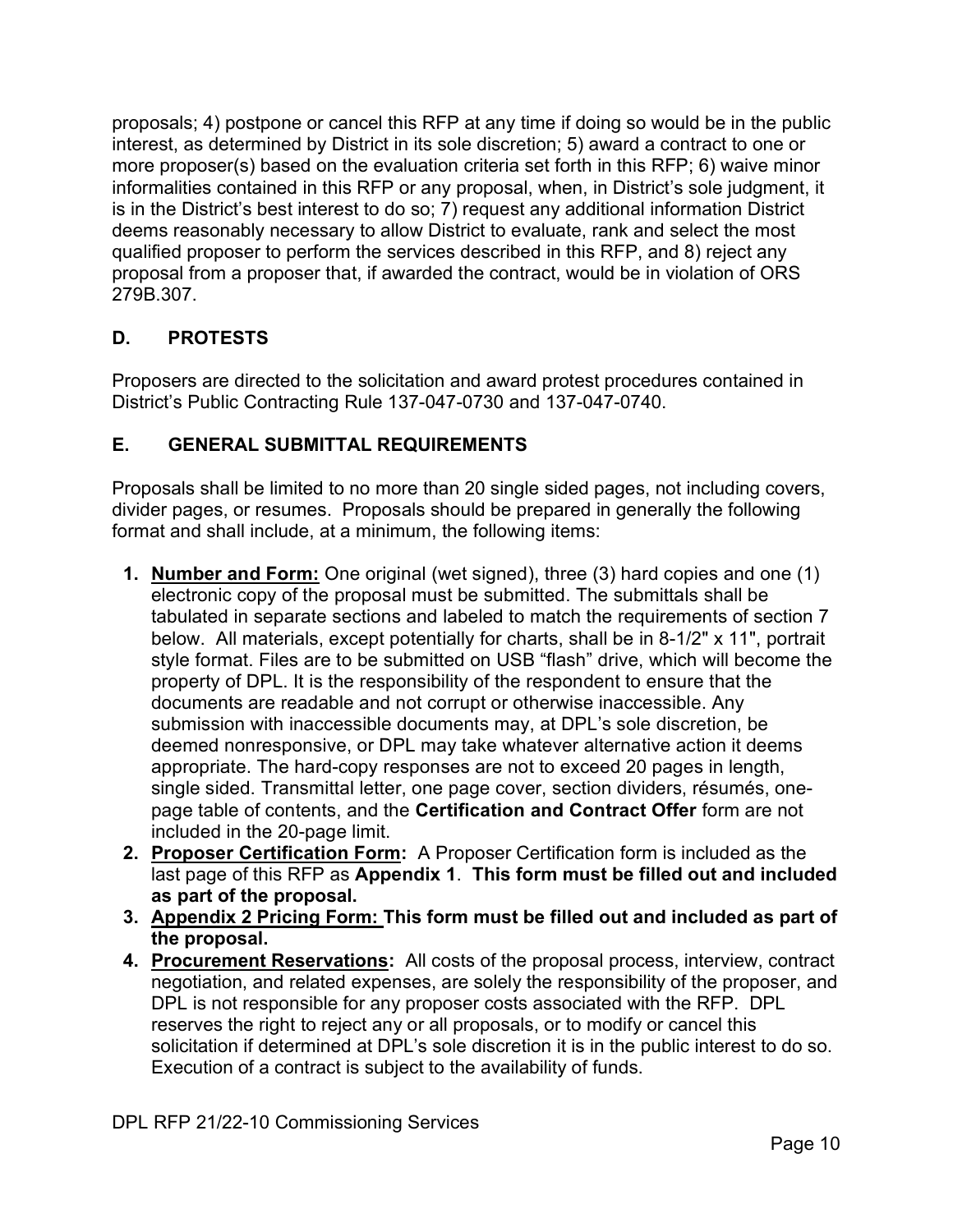- 5. DPL reserves the right to reject any proposal that is non-responsive to the requirements of this solicitation. Any change to the proposal, or proposed team, after the due date for submission of proposals, is grounds for being declared nonresponsive. Notwithstanding the above, DPL, at its sole discretion, reserves the right to request modifications to proposals that are in the best interest of DPL.
- 6. DPL, at its sole discretion, reserves the right to waive minor irregularities, or nonsubstantive changes, during the proposal process.
- 7. DPL reserves the right to seek clarifications of each proposal.
- 8. DPL reserves the right to waive minor informalities contained in any proposal, when, in DPL's sole judgment, it is in the DPL's best interest to do so.
- 9. DPL reserves the right to request any additional information DPL deems reasonably necessary to allow DPL to evaluate, rank and select the most qualified proposer to perform the services described in this RFP
- 10. DPL reserves the right to negotiate a final Contract that is in the best interest of the Agency.
- 11. DPL reserves the right to determine the finalists selected for interviews.

#### F. SPECIFIC SUBMITTAL REQUIREMENTS

- 1. Staffing Qualifications (15 Points). Provide a project organizational chart showing your proposed staff for this job and the role each will perform. Include resumes for all personnel listed in the chart. If subconsultants are utilized in commissioning services include them in your staffing plan and their qualifications. Provide an explanation of proposer's workload capacity and level of experience commensurate with the level of service required by District.
- 2. Specialized Experience (20 Points). Describe your firm's general approach for commissioning services at the intervals of design preparation as identified in the Master Development Schedule and Contract. Describe your firm's abilities relative to energy modeling and third-party peer review for design efficiency. Indicate your firm's experience writing specifications for project commissioning. Provide 3 sample projects for reference consistent with the size, scope and complexity of construction projects identified in this request, specifically including work for any agency of similar size. Indicate past experience of proposer and project team members with relevant county, state, and federal regulatory and funding agencies. Provide a list of at least three references from clients of similar size for whom similar services have recently been provided. (For all references, please include names, phone numbers, email addresses, and description of work performed.)
- 3. Schedule (10 points). Provide confirmation of ability to commit to the schedule and durations indicated in the Appendix #5 Master Development Schedule. Provide examples of ability to work with Owner and CM/GC to develop commissioning schedules to be incorporated into the construction schedule.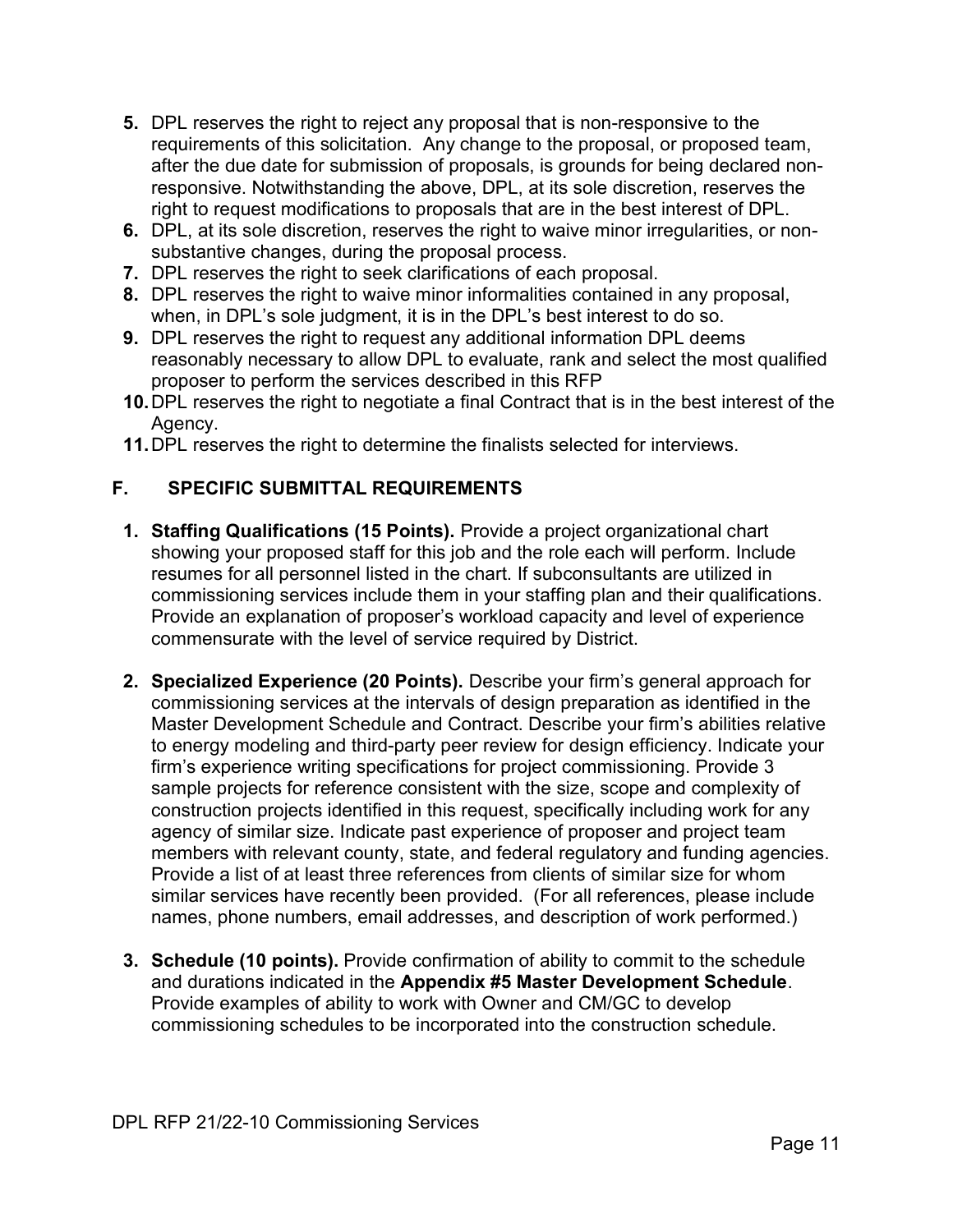- 4. Central Oregon Experience (15 Points). Indicate Familiarity with District locale, market, building conditions and local codes and regulations. Provide a discussion of proposer's use of local resources and community involvement, including knowledge about the conditions in Deschutes County, and local codes and regulations specific to Deschutes County. Indicate local availability to address on site needs as required within 24 hours of notification.
- 5. Energy Efficiency and Sustainability (15 Points). Provide a description of proposer's practices and experience with the evaluation of energy models, MEP system designs for efficiency, and environmentally sustainable, "green" construction practices and techniques. Provide examples of how proposer has added value to a project through its participation in energy model evaluation and green building and sustainable design strategies.
- 6. Price (25 Points). Provide cost proposal to provide commissioning services for the Bond Program and Four Work Packages as defined in the Master Development Schedule and Contract. Provide all cost breakdowns, hourly labor rates and cost information as required by the Appendix #3 Contract Form and Appendix #2 Pricing Form.
- 7. Finalist Interview (30 Points). The format and the scoring criteria for the interviews will be provided with the notification of interview. Assume, unless notified differently, that the interviews will be approximately 1  $\frac{1}{2}$  hour and will include an opportunity for a presentation as well as a question-and answer period. Interviews may include other follow up information required to demonstrate that the proposer can perform at the level required for the work outlined in this RFP.

#### G. PUBLIC RECORDS

All proposals submitted are the property of District, thus subject to disclosure pursuant to the public records law, as qualified by ORS 279 B.060(6). Accordingly, while a list identifying proposers will be available upon request, proposals received and opened shall not be available for public inspection until after District has issued the notice of intent to award this Commissioning Services Contract. Thereafter, except for information marked "Proprietary," all documents received by District shall be available for public disclosure. District will attempt to maintain the confidentiality of materials marked "Proprietary" to the extent permitted under the Oregon Public Records law.

#### H. COSTS

Proposers responding to this RFP do so solely at their own expense.

#### I. ADDENDUM TO THE REQUEST FOR PROPOSALS.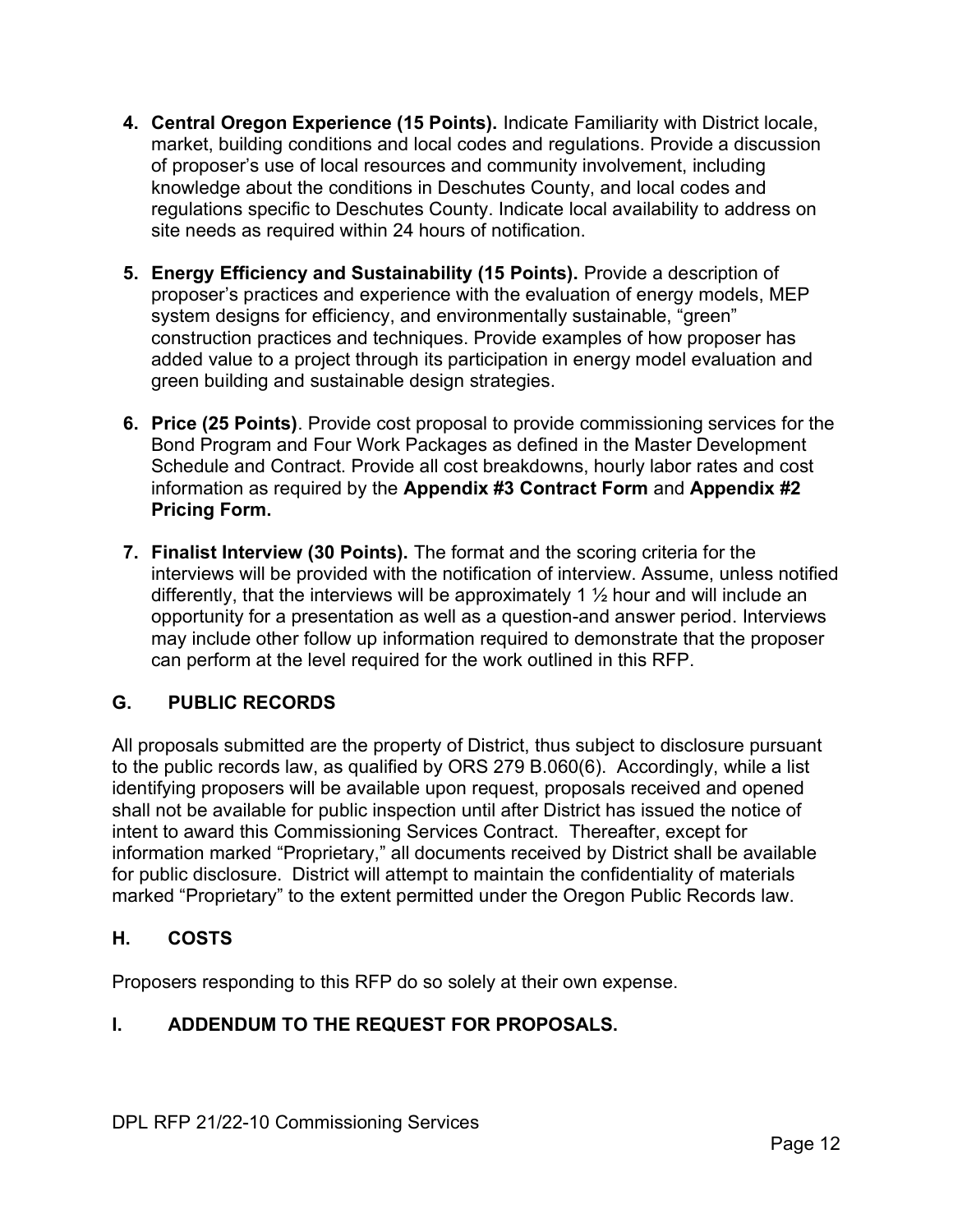In the event it becomes necessary to revise any part of this RFP prior to closing, District will not mail notice of Addenda, but will publish notice of any Addenda on District's web site. Addenda may be downloaded off the District's web site. Proposers should frequently check the District's web site until Closing, i.e., at least once weekly until the week of Closing and at least once daily the week of the Closing. Except to the extent required by a countervailing public interest, the District shall not issue Addenda less than 72 hours before the Closing, unless the Addendum also extends the Closing

## III. PROPOSAL EVALUATION

#### A. MINIMUM QUALIFICATIONS

District will review proposals received to determine whether or not each proposer meets the following minimum qualifications:

- Professional Engineer on staff licensed to work in the State of Oregon.
- Ability to provide the design and engineering work to local, state and federal standards, as required by the scope of services.
- Has the financial resources for the performance of the desired Commissioning services, or the ability to obtain such resources.
- An Equal Opportunity Employer and otherwise qualified by law to enter into the attached Commissioning Related Services Contract.

## B. EVALUATION CRITERIA

Proposals meeting the above minimum qualifications will be evaluated by the District using the following criteria:

|                                                | <b>Maximum Points</b> |
|------------------------------------------------|-----------------------|
| Il F.1 Staffing Qualifications                 | (15)                  |
| <b>II F.2 Specialized Experience</b>           | (20)                  |
| II F.3 Schedule                                | (10)                  |
| Il F.4 Central Oregon Experience               | (15)                  |
| II F.5 Energy Efficiency and Sustainability    | (15)                  |
| II F.6 Price                                   | (25)                  |
| <b>Maximum Total Points Prior to interview</b> | 100                   |
| II F.7 Finalist Interview(s)                   | (30)                  |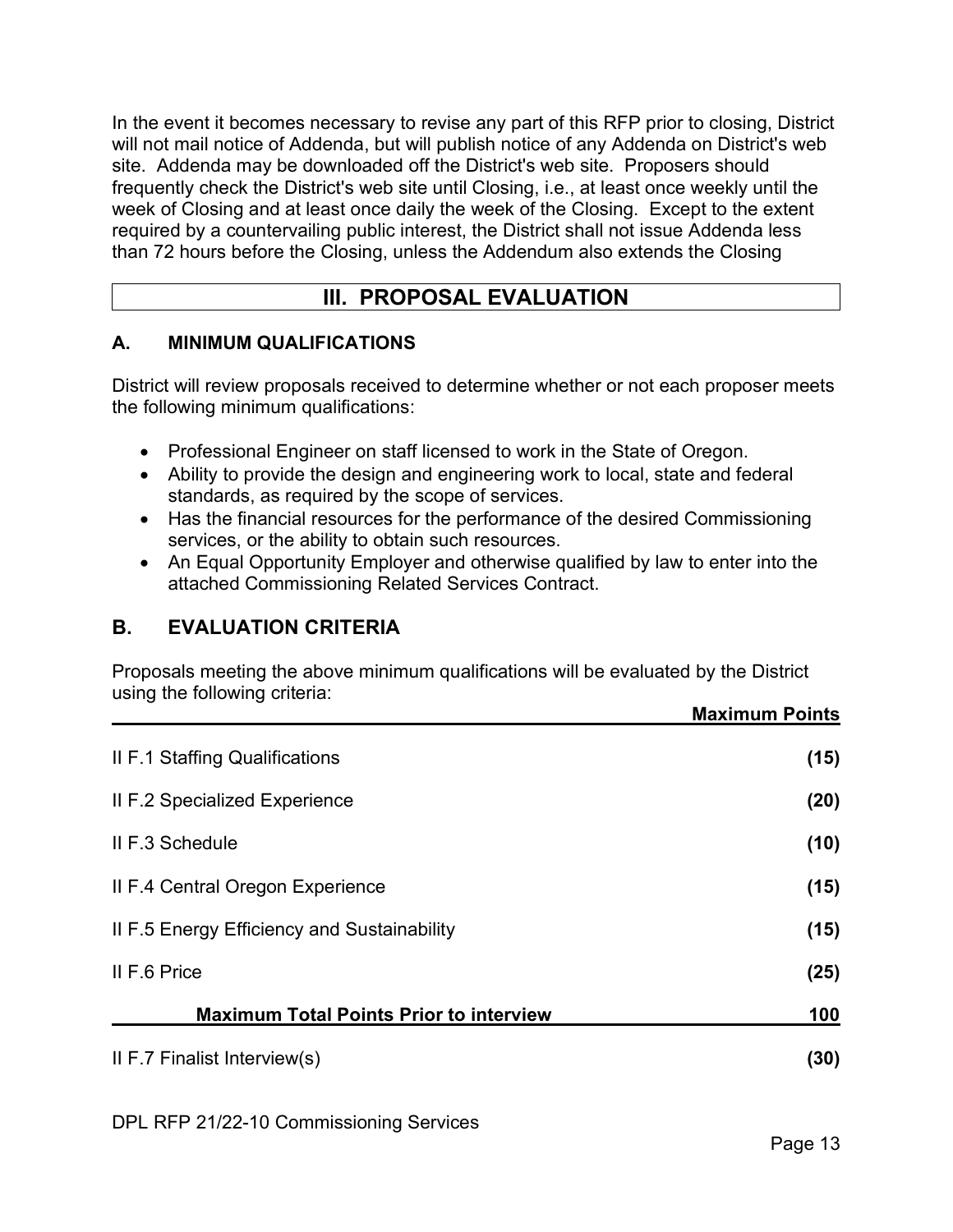#### C. SELECTION

The evaluation committee will consist of four members. Each member shall complete an evaluation sheet ranking each qualified proposer against the weighted criteria set forth in Article III.F of this RFP. Completed evaluations shall be combined and tallied. District reserves the right to interview one or more of the highest ranked candidates by telephone or in person. Upon completion of its evaluation process, the evaluation committee may either recommend a firm with which to enter into a related services contract [or it may recommend up to three (3) firms to be interviewed].

If District does not cancel the RFP after receipt of the evaluation committee's scoring results and recommendation, District will begin negotiating a contract with the highestranking candidate. District shall direct negotiations toward obtaining written contract on the Consultant's performance obligations, a payment methodology that is fair and reasonable to District that reflects a candidate's best and final offer, and any other provisions District believes to be in District's best interest to negotiate.

If District and one or more of the selected candidates are unable for any reason to negotiate a contract at a compensation level that is reasonable and fair to District, District shall, either orally or in writing, formally terminate negotiations with one or more of the selected candidates. District may then negotiate with the next most qualified candidate. The negotiation process may continue in this manner through successive candidates until a contract is reached or District terminates this RFP.

It is the desire of District to have contract in place no later than January 13, 2022.

#### D. CONTRACT

District desires to enter into a Commissioning Service Contract with the chosen awardee in the form attached as Appendix 3, which includes all services necessary for this position, whether or not the services are specifically outlined in this RFP.

The selected proposer will be expected to sign the attached written contract, which will incorporate this RFP and awardee's proposal. Submittal of a proposal indicates a proposer's agreement with and intent to be bound by the terms of the attached contract. Any open terms in the attached contract will be completed, based upon awardee's proposal. Negotiations shall be limited to cost and any other terms District chooses to negotiate, in District's sole discretion.

District anticipates payment for services on a percentage complete basis of the individual tasks listed in the scope of work. However, District will also consider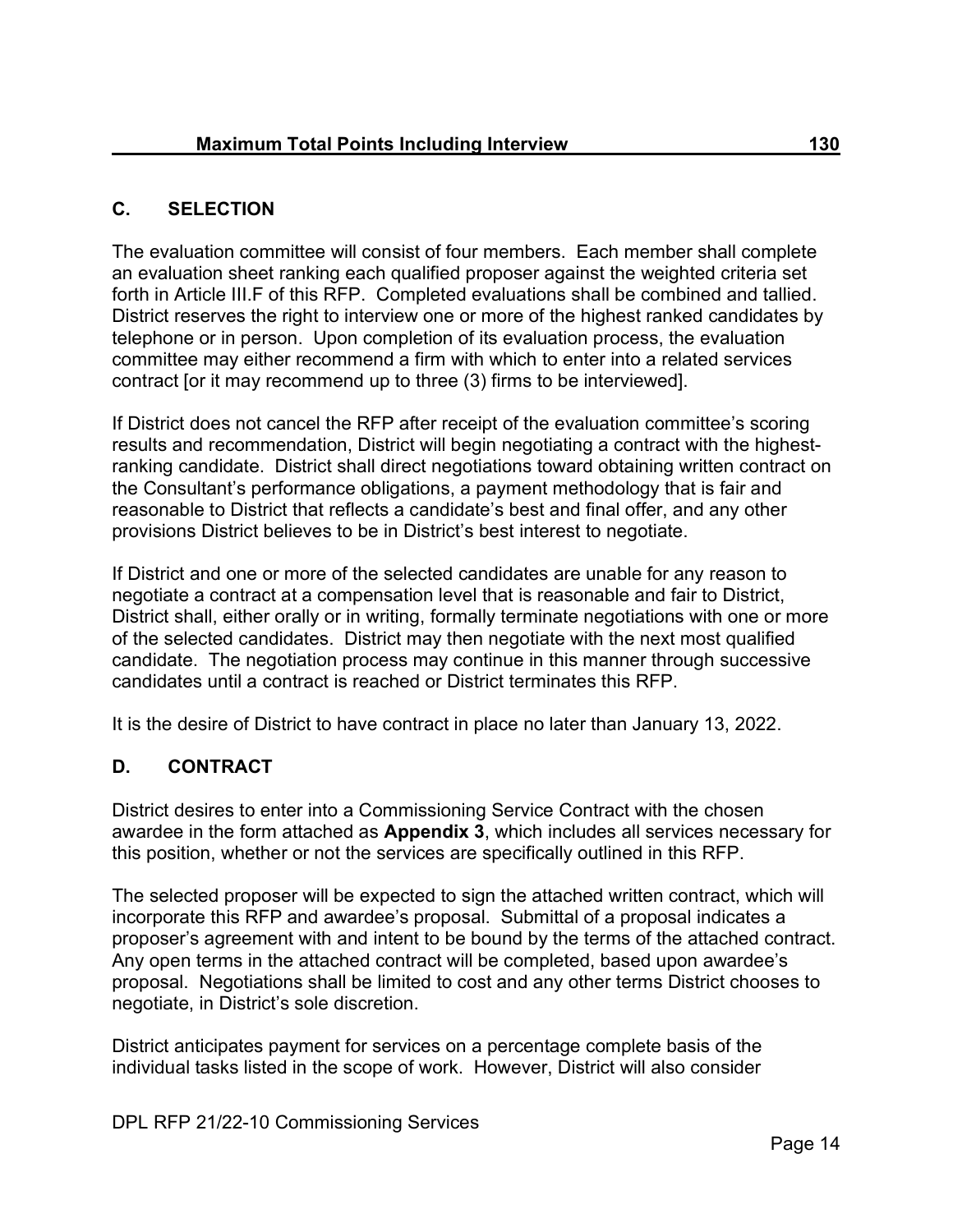alternative proposals. District reserves the right to negotiate a compensation package that is fair and reasonable to District, as determined solely by District.

It is anticipated that District will enter into the attached contract for the term of the projects with individual assignments authorized by written change orders.

The contract requires that awardee will comply with all applicable federal and state laws, rules and regulations.

#### E. INSURANCE REQUIREMENTS

Insurance requirements are noted in Section C.7 of Appendix 3 - Commissioning Services Contract.

### IV. ATTACHMENTS

- Appendix 1: Proposer Certification Form
- Appendix 2: Pricing Form

Appendix 3: Commissioning Services Contract

- Appendix 4: Concept Document Report 10-01-21
- Appendix 5: Master Development Schedule dated 11-10-21

Reference documents available at Deschutes Public Library (DPL) Website:

- DPL Administrative Rules
- DPL CMGC Exemption Findings
- DPL Public Contracting Rules 2020
- DPL Master Development Schedule 11-10-21
- DPL Concept Design Report Summary 10-20-21
- DPL Concept Document Report 10-01-21

#### Deschutes Public Library District is an Equal Opportunity/Affirmative Action Employer

#### Women, Minorities and Disabled Persons are encouraged to apply

THIS SOLICITATION IS NOT AN IMPLIED CONTRACT AND MAY BE MODIFIED OR REVOKED WITHOUT NOTICE.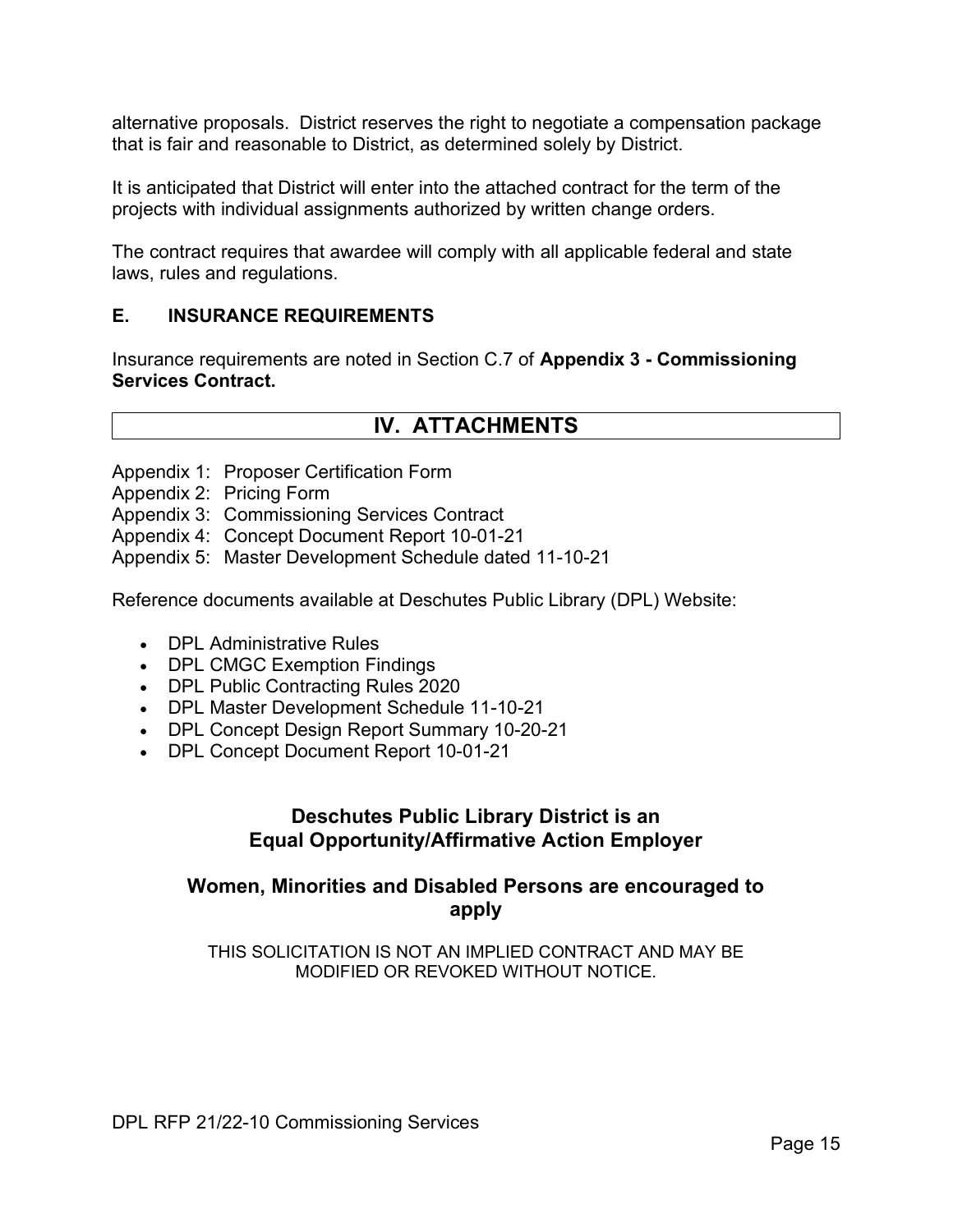# APPENDIX 1: PROPOSER CERTIFICATION FORM

#### (Contractor/Proposer Name)

#### The Proposer, by and through the undersigned, its authorized representative, acknowledges, represents, attests, warrants and certifies that:

- 1. Proposer has read and understands, and agrees to be bound by and comply with all RFP instructions, terms and conditions, together with all Addenda, if any, issued.
- 2. Proposer has read and understands, and agrees to be bound by and comply with the terms of all Contract Documents identified, included, or incorporated by reference into the RFP.
- 3. Proposer has, or will have, the equipment, personnel, materials, facilities and technical and financial ability necessary to complete the Work in accordance with the Contract documents within the time specified in the Master Development Schedule. Proposer agrees to the schedule milestones and durations indicated therein.
- 4. The Proposal was prepared independently from all other Proposers, and without collusion, fraud, or other dishonesty.
- 5. Neither the Proposer, nor anyone representing the Proposer, offered or gave any advantage, gratuity, bonus, discount, bribe or loan of any sort to District or its agents, employees, or anyone representing District, or engaged in any other type of anticompetitive conduct at any time in conjunction with this RFP.
- 6. Proposer has not and will not discriminate against a subcontractor in the awarding of a subcontract because the subcontractor is a minority, woman or emerging small business enterprise certified under ORS 200.055, or against a business enterprise that is owned or controlled by, or that employees a disabled veteran as defined in ORS 408.225.
- 7. If awarded the Contract, Proposer shall utilize in performance of the Contract all resources indicated in its Proposal, including Key Personnel, to the extent within Proposer's control and Proposer's best efforts.
- 8. Proposer has the power and authority to enter into and perform the Contract to be awarded, and the Contract, when executed and delivered, shall be a valid and binding obligation enforceable according to its terms.
- 9. District has the right to modify the Contract prior to execution to (a) correct typographical errors, (b) reconcile inconsistencies within and among the Contract Documents, (c) conform terminology used throughout the Contract Documents, (d) include omitted terms clearly contemplated by the language in the Contract Documents, (e) add terms required under State or federal Law, and (f) incorporate those portions of the Project Proposal and Price, modified, if so, by such negotiations as may be authorized under applicable statutes and rules.
- 10. Proposer has complied or will comply with all requirements of local, state, and national laws, and that no legal requirement has been or will be violated in making or accepting this proposal
- 11. Proposer has not and will not discriminate against a subcontractor in the awarding of a subcontract because the subcontractor is a minority, woman or emerging small business